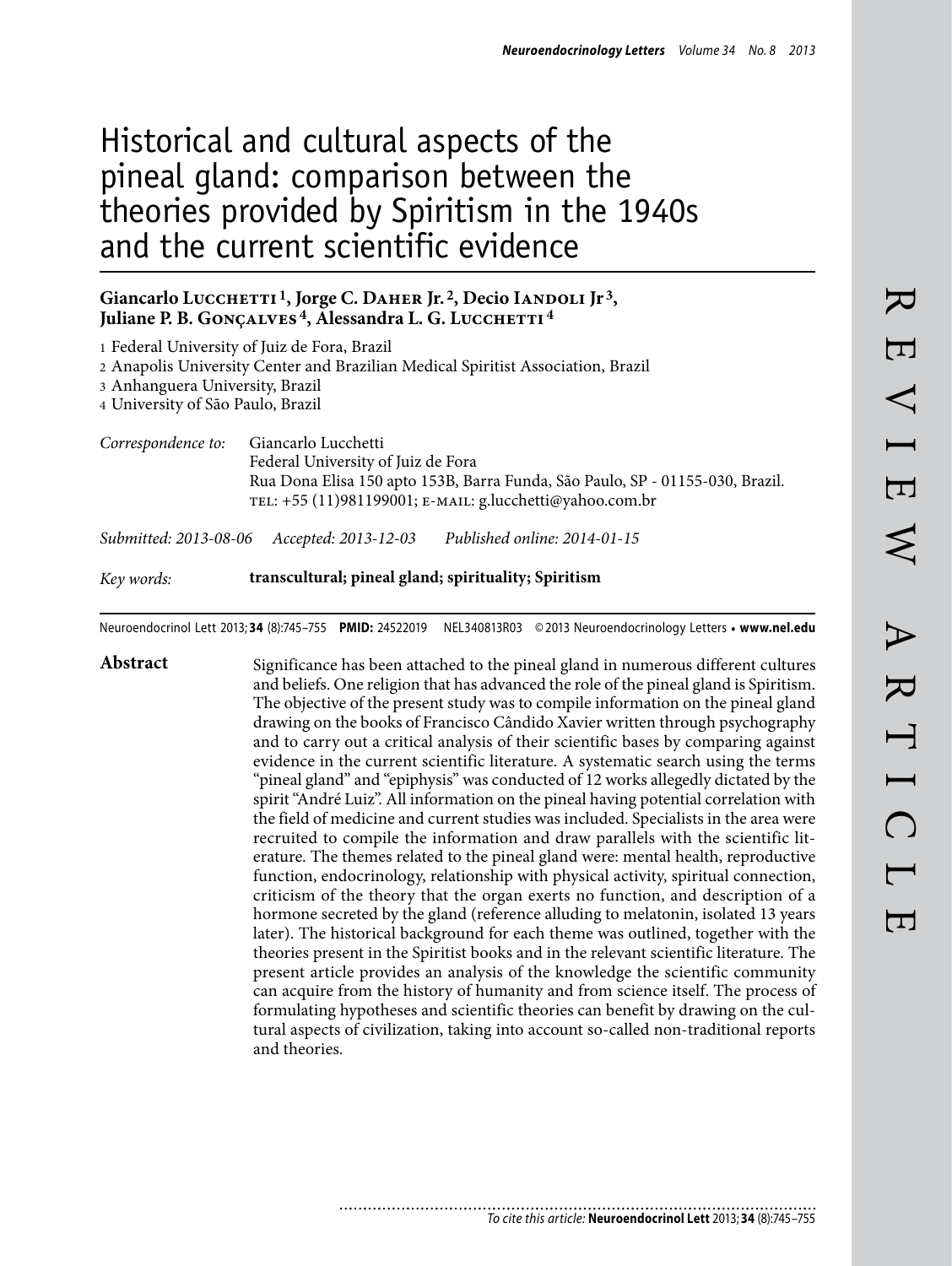## **INTRODUCTION**

The pineal, formerly called the epiphysis, is a structure with a mass of around 0.5 g which protrudes from the posterior aspect of the diencephalon. This definition, taken from one of most respected books on medical physiology available today (Guyton & Hall 2006), seriously underestimates the importance of the pineal, providing scant information on this gland and its known physiological effects as well as those under study.

In the space of little over a decade (1954–1965), the pineal gland was revealed as an active neuroendocrine transducer, particularly following the isolation of melatonin by Aaron Lerner at Yale University in 1958 (Lerner *et al.* 1958). Currently, this tiny structure is one of the most studied by modern science and knowledge regarding its structure and functions is growing at an impressive pace. Up to our last review (performed on 7th of June, 2013 using the uniterms "pineal OR melatonin"), there were a total of 27173 indexed articles available on the Pubmed/MEDLINE database, 8957 of which were published within the last 10 years, while the SCOPUS database yielded 36 488 articles, 14 475 of which were published within the last decade.

Considered the most controversial organ of the body, it has been conceived as anything from a rudimentary vestigial remnant to the "principal seat of the soul" (López-Muñoz *et al.* 2010b). Today, in light of new knowledge, the pineal gland is recognized for chronobiology (Webb & Puig-Domingo 1995b), but even more so as a source of melatonin, which is a potent anti-oxidant (Galano *et al.* 2011; Galano *et al.* 2013) and antiinflammatory agent (Mauriz *et al.* 2013).

Thus, significance has been attached to the pineal gland in numerous different cultures and beliefs and its role has been described by thinkers, mystics, philosophers and religious figures alike. One religion that has advanced the role of the pineal gland is Spiritism.

Spiritism consists of a collection of philosophical and scientific ideas and religious doctrines founded in France by Allan Kardec in 1857, author of the book entitled "The Book of the Spirits" (Lucchetti *et al.* 2011). Briefly, Spiritism adopts a dualistic concept of human beings: it postulates that we are essentially immortal spirits that temporarily inhabit physical bodies for several necessary incarnations to attain moral and intellectual improvement. It also implies a possible beneficent or maleficent influence of the spirits over incarnate humans (Moreira-Almeida *et al.* 2005; Lucchetti *et al.* 2011).

Although of European origin, Spiritism spread widely in Brazil, where it is currently the third most popular religion in number of followers (Lucchetti *et al.*  2012), owing to several factors, especially the work of a medium called Francisco Cândido Xavier who, despite limited schooling, penned over 460 books attributed to various spirits.

This study focuses attention on this work, particularly the books attributed to the "spirit" called André Luiz, allegedly a physician in a past life in Brazil, who authored books containing information of a scientific nature in the field of medicine through the hands of the medium. The most notable of these books is "Missionaries of the Light", published in Brazil in 1945 (Xavier 1945) and translated into English (Xavier 2009/1945), whose second chapter is entitled "The Pineal Gland".

According to "André Luiz", the pineal gland *"secretes the 'psychic hormones' or 'power units', which act positively on the generative energies",* suggesting the role of a hormone produced by the pineal gland, some 13 years prior to the isolation of melatonin by Lerner *et al.*  in 1958 (Lerner *et al.* 1958). Throughout the works of Francisco Cândido Xavier, the "spirit" dictates further statements pointing to the role of the pineal gland in the human body.

The objective of the present study was to compile information on the pineal gland drawing on the psychographed books by Francisco Cândido Xavier and to carry out a critical analysis of their scientific bases by comparing against evidence in the relevant scientific literature.

## **METHODS**

A review of the works allegedly authored by the spirit "André Luiz" written through psychography by Francisco Cândido Xavier was carried out. This "spirit" was chosen for having produced several publications on the mechanisms and functions of the pineal gland.

Books were selected based on a search of the spiritist literature and subsequently leaders of the spiritist community were consulted on those books containing information about the gland.

It was decided to include all the titles included in the "Life in the Spirit World" collection, comprising a total of 13 volumes, all allegedly dictated by the spirit "André Luiz", namely: Nosso Lar (Our Home), Os Mensageiros (The Messengers), Missionários da Luz (Missionaries Of The Light), Obreiros da vida eterna (Workers Of The Life Eternal), No Mundo Maior (In the Greater World), Libertação (Freedom), Entre a Terra e o Céu (Between Heaven and Earth), Nos Domínios da Mediunidade (In the Realms of Mediumship), Ação e Reação (Action and Reaction), Evolução em Dois Mundos (Evolution On Two Worlds), Mecanismos da Mediunidade (Mechanisms of Mediumship), Sexo e Destino (Sex and Destiny), and E a Vida Continua (And Life Goes On). Although originally written in Portuguese, all these titles have since been translated into English (Xavier 2009/1945).

Analysis of the book passages containing information referring to the pineal gland was carried out by scanning collection contents using the search function provided by Adobe Acrobat Reader with the uniterms "pineal" or "epiphysis".

After selection and counting uniterm matches, the authors opted to read all chapters in which the terms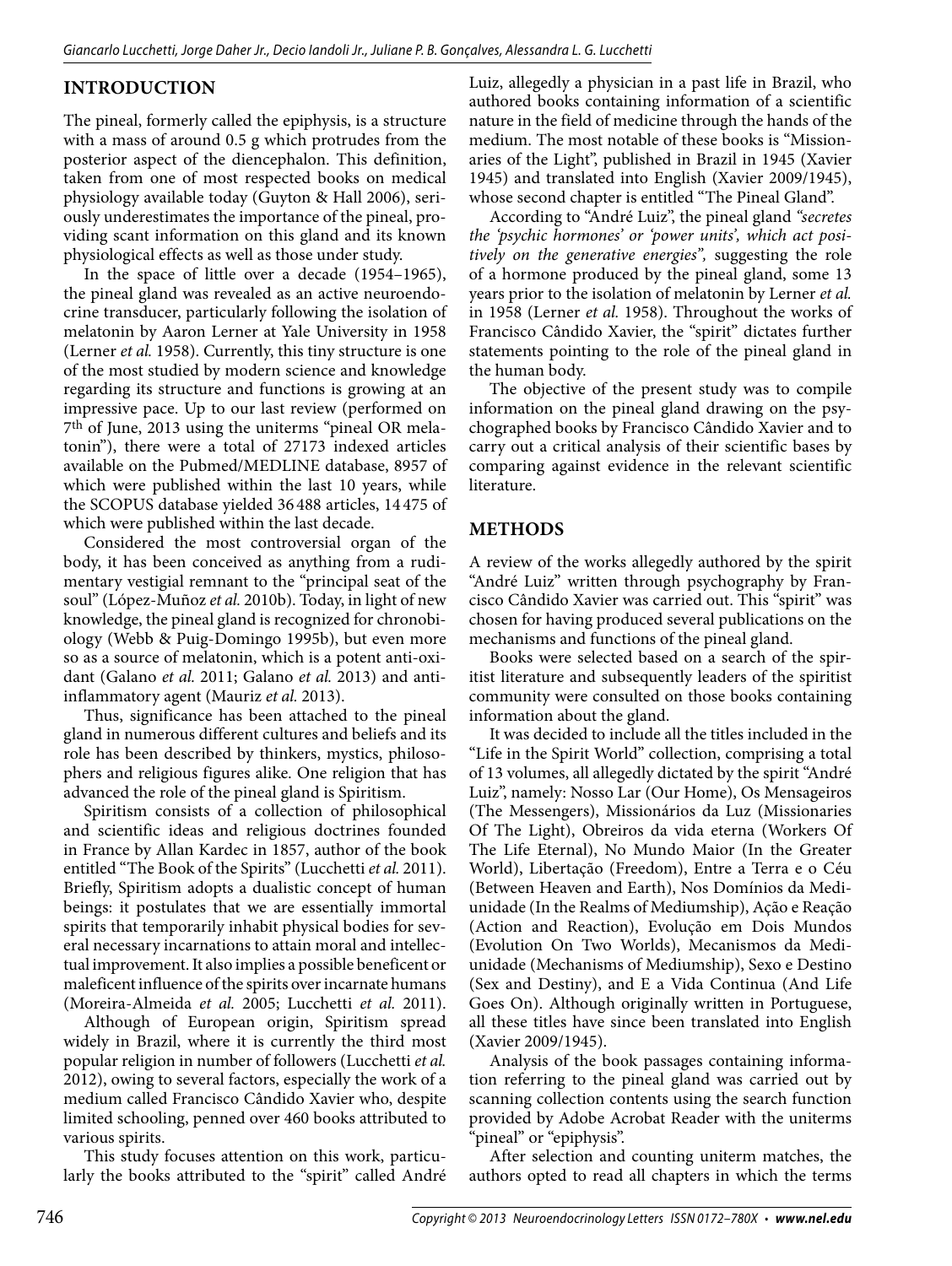appeared, for subsequent analysis of the information. All information potentially related with the field of medicine and current studies was included.

Finally, endocrinologists, neurologists, neuroscientists, general clinicians and scholars of the spiritist theme were recruited to compile the information and draw parallels with evidence in the scientific literature.

### **RESULTS**

Table 1 shows results of the systematic search for the uniterms in the different books from the "A Vida no Mundo Espiritual" (Life in the Spirit World) collection.

The book containing the greatest number of uniterms related to the theme of the pineal gland was the book "Missionários da Luz" (Missionaries of the Light) (1945) with 20 uniterms matches, followed by the book "No Mundo Maior" (In the Greater World) (1947), and "Evolution On Two Worlds" (1958). Six out of the 13 books (46.1%) in the collection yielded some information related to the pineal gland.

The themes addressed by the "spirit" author were: information on the spiritual connection of the pineal gland (7 passages), mental health (6 passages), reproductive function (4 passages), endocrine function (4 passages), criticism of the theory that the organ exerts no function (2 passages), physical activity (1 passage), and description of a hormone secreted by the gland (1 passage). A total of 6 passages reporting visualizations of light emitted from the pineal gland by the spirits were rejected because they lacked correlations with current evidence. Tables 2–4 contain passages related to each theme.

## **DISCUSSION**

Based on these findings, the books by Francisco Cândido Xavier written through psychography, yield numerous statements pointing to the roles of the pineal gland in the human body. The results in the ensuing section are stratified by subtheme, allowing parallels to be drawn with current scientific evidence.

#### *A: Mental Health*

Historical background: The role of melatonin in mental health was first seen in early reports from the XVII and XVIII centuries linking this gland to "madness" (Miles & Philbrick 1988). In 1920, the first extracts from the pineal gland for treating schizophrenia were assessed with controversial results (Kitay & Altschule 1954). Only after isolation of melatonin in 1958 (Lerner *et al.*  1958) did experimental studies start to confirm this link between melatonin and mental health (Cardinali *et al.* 2012; Sanchez-Barcelo *et al.* 2010).

Vision held by Spiritism in the 1940s: The passages analysed point to a strong relationship between the pineal gland and an individual's mental health. The "spirit" André Luiz makes clear that the pineal gland "*is the gland of mental life*", that "*it presides over the neural phenomena of the emotions"*, acting as *"the controller of the world of the emotions"* and "*the most advanced laboratory of a human being's psychic elements* (Xavier 1945).

Current scientific evidence: This relationship, a remote and futuristic notion for the 1940s, has been increas-

**Tab. 1.** Results of the systematic search for the uniterms in the different books from the "A Vida no Mundo Espiritual" (Life in the Spirit World) collection.

| <b>Book title</b>                                         | <b>Year of publication</b> | <b>Epiphysis</b> | Pineal gland |
|-----------------------------------------------------------|----------------------------|------------------|--------------|
| Nosso Lar (Our Home)                                      | 1943                       | 0                | 0            |
| Os Mensageiros (The Messengers)                           | 1944                       | 0                | 0            |
| Missionários da Luz (Missionaries of the Light)           | 1945                       | 16               | 4            |
| Obreiros da vida eterna (Workers of the Life Eternal)     | 1946                       | 0                | 0            |
| No Mundo Maior (In the Greater World)                     | 1947                       | 3                | 0            |
| Libertação (Liberation)                                   | 1949                       | 0                | 0            |
| Entre a Terra e o Céu (Between Heaven and Earth)          | 1954                       | 0                | 0            |
| Nos Domínios da Mediunidade (In the Realms of Mediumship) | 1954                       |                  | 0            |
| Ação e Reação (Action and Reaction)                       | 1957                       |                  | 0            |
| Evolução em Dois Mundos (Evolution On Two Worlds)         | 1958                       | 2                |              |
| Mecanismos da Mediunidade (Mechanisms of Mediumship)      | 1959                       |                  | 0            |
| Sexo e Destino (Sex and Destiny)                          | 1963                       | $\Omega$         | $\mathbf{0}$ |
| E a Vida Continua (And Life Goes On)                      | 1968                       | 0                | 0            |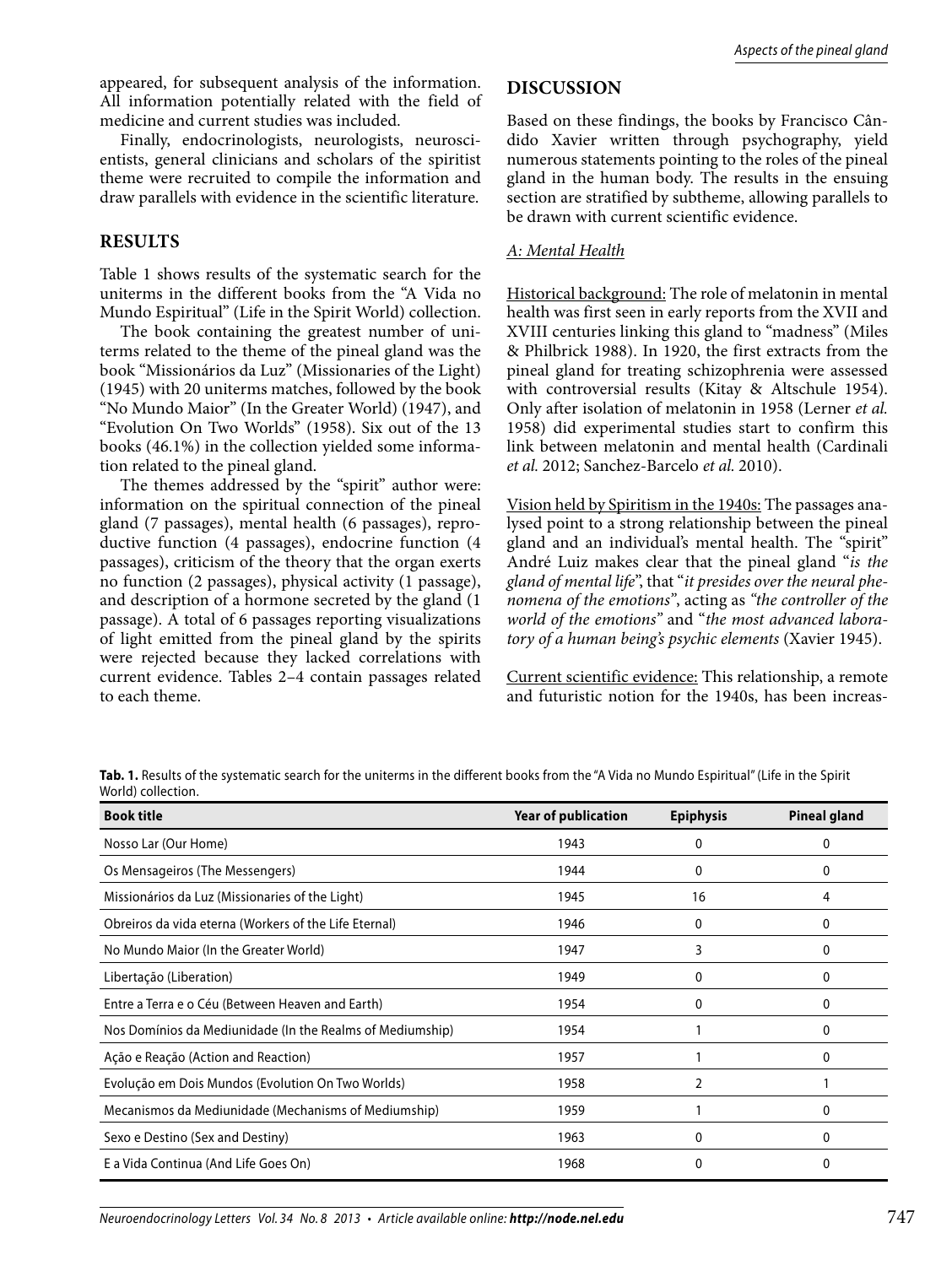ingly proposed recently based on a number of studies investigating melatonin. In fact, psychiatric diseases (bipolar disorder, depression, schizophrenia) are related to sleep disorders; and insomnia is a symptom commonly associated with decompensation and recurrence of these diseases (Maldonado *et al.* 2009b).

It has been shown that melatonin exerts an antidepressant-like action when assessed in animal models predictive of antidepressant action of drugs in humans (Raghavendra *et al.* 2000). Similarly, recent studies have shown that melatonin receptors are elevated in the suprachiasmatic nucleus of depressed patients and may rise during the disease course (Wu *et al.* 2013). Some authors (Maldonado *et al.* 2009b; Maldonado *et al.*  2009a) have also proposed that melatonin might play an important role as an adjuvant therapy for depression, due to other properties including its anti-inflammatory, anticonvulsant, sedative, anxiolytic and, protective actions against osteoporosis, among others.

In schizophrenia, biological rhythms, including that of melatonin, are altered and treatments based on exogenous melatonin used in association with antipsychotics can reduce the collateral effects (Webb & Puig-Domingo 1995a).

Eating disorders are also associated with changes in melatonin level: in bulimia levels are high during the day; in anorexia high during the day/night; in panic syndrome high at night, whereas in obsessive compulsive disorder (OCD) concentrations are low at night (López-Muñoz *et al.* 2011).

Recently, studies have also shown effects of melatonin in improving dementia-related changes in behavior (such as depression, anxiety, apathy, as well as lower prevalence of hallucinations, delirium, agitation, irritability and appetite disorders), according to evidence compiled in a recent Cochrane systematic review (Jansen 2011).

According to Verster (2009), developments have proven the efficacy of melatonin receptor agonism in synergy with serotonin antagonism. Possible applications in the treatment of other neuropsychiatric conditions have been suggested, and further investigation

| <b>Theme</b>                                                                     | <b>Book title</b>                                                 | <b>Passage</b>                                                                                                                                                                                                                                                                                                                                                                                          |
|----------------------------------------------------------------------------------|-------------------------------------------------------------------|---------------------------------------------------------------------------------------------------------------------------------------------------------------------------------------------------------------------------------------------------------------------------------------------------------------------------------------------------------------------------------------------------------|
| <b>Mental Health</b>                                                             | Missionários da Luz<br>(Missionaries Of The Light)<br>$-$ page 17 | "It's the gland of mental life. During puberty it awakens the creative forces<br>in the human organism, and thereafter it continues to function as the<br>most advanced laboratory of a human being's psychic elements. Regular<br>neurologists don't understand it very well. Someday, psychiatrists will grasp<br>its secrets."                                                                       |
| <b>Mental Health</b>                                                             | Missionários da Luz<br>(Missionaries Of The Light)<br>$-$ page 18 | "As an organ of the ethereal body's highest expression, it presides over the<br>neural phenomena of the emotions".                                                                                                                                                                                                                                                                                      |
| <b>Mental Health</b>                                                             | Missionários da Luz<br>(Missionaries Of The Light)<br>$-$ page 17 | "The pineal gland readjusts itself to the body's organic order and reopens it<br>wonderful world of sensations and impressions in the realm of the emotions."                                                                                                                                                                                                                                           |
| <b>Mental Health</b>                                                             | Missionários da Luz<br>(Missionaries Of The Light)<br>$-$ page 19 | "Secreting subtle psychic energies () In its capacity as controller of the<br>world of the emotions ()"                                                                                                                                                                                                                                                                                                 |
| <b>Mental Health</b>                                                             | Missionários da Luz<br>(Missionaries Of The Light)<br>$-$ page 22 | "So, according to what we have stated, the function of the epiphysis in<br>mental life is very important."                                                                                                                                                                                                                                                                                              |
| <b>Mental Health</b>                                                             | Missionários da Luz<br>(Missionaries Of The Light)<br>$-$ page 20 | "Now do you understand that the functions of the epiphysis lie in the mental<br>growth of human beings"                                                                                                                                                                                                                                                                                                 |
| Pineal gland and physical<br>activity                                            | Missionários da Luz<br>(Missionaries Of The Light)<br>$-$ page 21 | "As a means of combating the potential dangers of the excessive<br>accumulation of neural energies- as the electrical secretions of the epiphysis<br>are called-they have advised the youths of all countries to practice rowing,<br>ball games, jumping, pole vaulting, and running. In this way, the legitimate<br>and normal organic qualities would be preserved for the functions of<br>heredity." |
| Criticism of the theory that the Missionários da Luz<br>organ exerts no function | (Missionaries Of The Light)<br>$-$ page 16                        | "I had studied the function of the epiphysis during my modest work as a<br>doctor on the earth. According to classic authors, its function was restricted<br>to sexual control during infancy Afterward, it decreased in strength,<br>abated, and almost disappeared so that the genital glands could succeed it<br>in taking over this field of energy"                                                |
| Criticism of the theory that the Missionários da Luz<br>organ exerts no function | (Missionaries Of The Light)<br>$-$ page 17                        | "It isn't a dead organ as previously supposed,"                                                                                                                                                                                                                                                                                                                                                         |

**Tab. 2.** Passages from books psychographed by Francisco Cândido Xavier mirroring current scientific findings.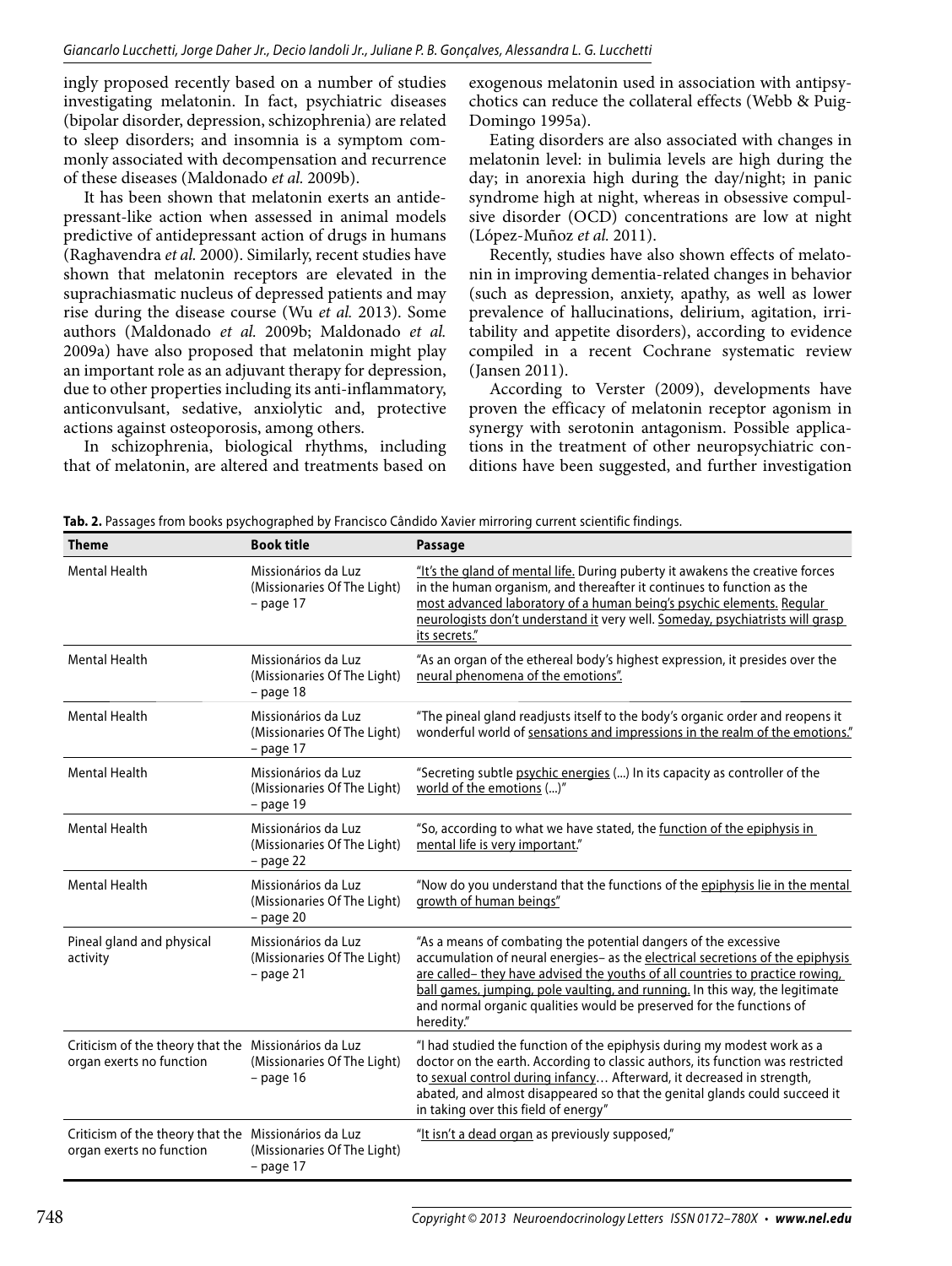could add to the importance of melatonin as a treatment option.

Conclusion of the section: The works analyzed suggest the pineal gland has great importance in the mental health of individuals, while also positing that this organ is "the gland of mental life". Current evidence reveals a relationship between the pineal gland and mental health, including the role of melatonin receptor agonists for the treatment of depression. The role of the pineal gland in individuals' mental health however is not yet fully elucidated.

#### *B: Endocrine function*

Historical background: The relationship between the pineal gland and endocrinology dates back more than a century. In 1898, Huebner was the first to describe this relationship, reporting a case of a boy with pinealoma and early puberty (addressed in more depth in the section: "reproductive function") (Kappers *et al.* 1979). Reports by other scientists such as Marburg, Berblinger and Engel soon followed. However, it was in 1943 that Bargmann studied the pineal gland of mammals and

suggested the possible role of the organ in regulating hypothalamus function. According to historians, in the first half of the XX century, notions already existed of an antigonadotropic influence and cooperation among the pineal, hypothalamus and pituitary gland (Reiter & Fraschini 1969).

Vision held by Spiritism in the 1940s: On the endocrinologic function of the gland, André Luiz stated: "secreting subtle psychic energies, the pineal maintains control over the entire endocrine system", "the epiphysis, akin to a small bluish sun, holds all the other bodies within its magnetic field, from the hypophysis to the region of the ovaries, like our life star" and also "The epiphysis, hypophysis, thyroid, parathyroids, thymus, supra-renals, pancreas and the genesic sacs were perfectly characterized against a living backdrop of perispiritual centers, which interact in harmony with one another".

Current scientific evidence: The pineal gland is currently believed to play an active role in the integrative process of the neuroendocrine system (Cardinali *et al.*  1979). As demonstrated by Cardinali *et al.* (Cardinali

|  |  |  |  |  | <b>Tab. 3.</b> Passages from books psychographed by Francisco Cândido Xavier mirroring current scientific findings. |  |
|--|--|--|--|--|---------------------------------------------------------------------------------------------------------------------|--|
|  |  |  |  |  |                                                                                                                     |  |

| <b>Theme</b>                                                    | <b>Book title</b>                                                 | <b>Passage</b>                                                                                                                                                                                                                                                                                                                                                                                                                                               |
|-----------------------------------------------------------------|-------------------------------------------------------------------|--------------------------------------------------------------------------------------------------------------------------------------------------------------------------------------------------------------------------------------------------------------------------------------------------------------------------------------------------------------------------------------------------------------------------------------------------------------|
| Reproductive functions                                          | Missionários da Luz<br>(Missionaries Of The Light)<br>$-$ page 17 | " [the pineal gland] The individual yields to the recapitulation of his or her<br>sexuality and examines the inventory of passions experienced in the past,<br>which reappear under strong impulses."                                                                                                                                                                                                                                                        |
| Reproductive functions                                          | Missionários da Luz<br>(Missionaries Of The Light)<br>$-$ page 18 | the pineal gland - if I may put it this way - secretes the 'psychic hormones' or<br>'power units', which act positively on the generative energies.<br>The<br>chromosomes in the seminal sac cannot escape the pineal gland's absolute<br>and determining influence."                                                                                                                                                                                        |
| Reproductive functions                                          | Missionários da Luz<br>(Missionaries Of The Light)<br>$-$ page 19 | In its capacity as controller of the world of the emotions, its position in sexual<br>experiences is basic and absolute                                                                                                                                                                                                                                                                                                                                      |
| Reproductive functions                                          | Missionários da Luz<br>(Missionaries Of The Light)<br>$-$ page 17 | "During the period of childhood development - the readjustment phase for<br>this important center of the preexistent perispiritual body-the epiphysis<br>seems to restrain the manifestations of sex"                                                                                                                                                                                                                                                        |
| <b>Endocrine function</b>                                       | Missionários da Luz<br>(Missionaries Of The Light) -<br>page 163  | "the coloration of the epiphysis, resembling a small bluish sun, keeps within<br>its magnetic field all the other bodies, from the hypophysis out to the region<br>of the ovaries, like our life star"                                                                                                                                                                                                                                                       |
| <b>Endocrine function</b>                                       | Missionários da Luz<br>(Missionaries Of The Light)<br>$-$ page 18 | "the pineal gland maintains control over the entire endocrine system ()<br>under its direction psychic energies are supplied to all the autonomous<br>storage areas of the organs"                                                                                                                                                                                                                                                                           |
| <b>Endocrine function</b>                                       | No Mundo Maior (In the<br>Greater World) – page 108               | "I noted that the habitual light from the endocrine centers dimmed, where<br>only the epiphysis continued to emit abnormal rays."                                                                                                                                                                                                                                                                                                                            |
| <b>Endocrine function</b>                                       | Ação e Reação (Action and<br>Reaction) – pages 241 and<br>242     | "The epiphysis, hypophysis, thyroid, parathyroids, thymus, supra-renals,<br>pancreas and the genesic sacs were perfectly characterized against a living<br>backdrop of perispiritual centers, which interact in harmony with one<br>another", in highly subtle nerve branches, singularly adjusted, through the<br>plexus, with each center emitting its own irradiations, together comprising<br>one harmonic, which impels use to ecstatic contemplation." |
| Description of hormone<br>secreted by the gland<br>(melatonin?) | Missionários da Luz<br>(Missionaries Of The Light)<br>$-$ page 18 | "The genital glands secrete the sex hormones, but the pineal gland – if I may<br>put it this way, secretes the "psychic hormones" or "power units", which act<br>positively on the generative energies.                                                                                                                                                                                                                                                      |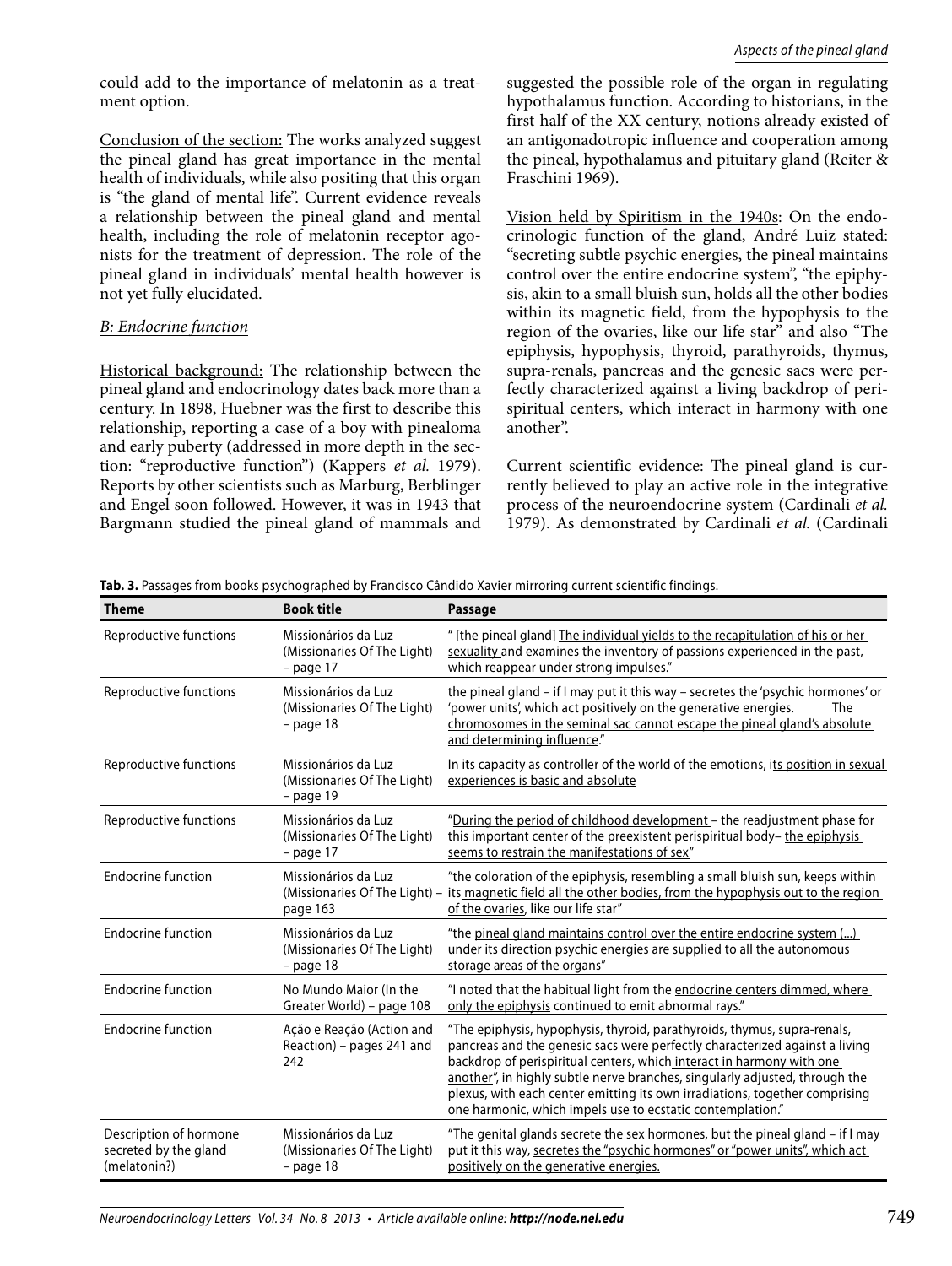*et al.* 1979), the pineal gland exhibits characteristics of neuroendocrine transduction and integration, for example: (a) the existence of putative receptors for various hormones (estradiol, testosterone, 5 alphadihydrotestosterone, progesterone, prolactin); (b) the steroid metabolic pattern resembling other brain areas involved in gonadotrophic regulation, correlation of pineal responsiveness to hormones with activity of sympathetic nerves; (c) the modification by hormones of pineal beta-adrenergic mechanisms and; (d) the dissociation of hormone effects on the pineal gland in those mediated or modulated by changes in afferent neuronal activity and those relatively unaffected by denervation.

Similarly, the passage "*The epiphysis, hypophysis, thyroid, parathyroids, thymus, supra-renals, pancreas and the genesic sacs were perfectly characterized against a living backdrop of perispiritual centers, which interact in harmony with one another*", resembles the intimate relationship of the pineal gland to organs associated with the endocrine system. In fact, by regulating circadian rhythms, melatonin is directly involved in the photoneuroendocrine system (Korf *et al.* 1998).

Melatonin interacts with other circadian periodic variables and thus indirectly controls or exerts influence on a wide variety of physiologic functions, such as the sleep/wake cycle, thermal regulation, feeding, and sexual behavior and certain cardiovascular functions, and through its interaction with serotonin participates in the regulation of the secretion of ACTH, corticosteroids, β-endorphin, prolactin, renin, vasopressin, oxytocin, growth hormone, and luteinizing hormone (LH). (Touitou & Haus 2000).

There is evidence that Melatonin inhibits ACTHinduced production of cortisol in the adrenals (Campino *et al.* 2008), inhibiting the expression of the clock genes PER1 mRNA, BMAL1, StAR, the protein 3β-HSD and ACTH-induced production of cortisol and progesterone in the adrenals (Campino *et al.* 2011). Melatonin also participates in the fine regulation of ACTH in corticotrophins, a mechanism related to the chronobiological action of the hormone from the pineal (Tsukamoto *et al.* 2013).

Melatonin is secreted at a rate ten times higher nocturnally than during the day and acts directly on the *Pars Tuberalis* of the adenohypophysis, inhibiting cAMP production through a Gi type g-protein signalling pathway coupled to the Melatonin Receptor (MT1). Thyroid stimulating hormone (TSH) is produced in the *Pars Tuberalis* and has the opposite action to melatonin, stimulating cAMP production through a Gs protein signalling pathway coupled to the TSH receptor (Dupré *et al.* 2011). Melatonin acting on the *Pars Tuberalis* medi-

**Tab. 4.** Passages from books psychographed by Francisco Cândido Xavier mirroring current scientific findings.

| <b>Theme</b>                                                                                           | <b>Book title</b>                                                             | <b>Passage</b>                                                                                                                                                                                                                                                                                                                                                                                                                                                 |  |  |
|--------------------------------------------------------------------------------------------------------|-------------------------------------------------------------------------------|----------------------------------------------------------------------------------------------------------------------------------------------------------------------------------------------------------------------------------------------------------------------------------------------------------------------------------------------------------------------------------------------------------------------------------------------------------------|--|--|
| Connection with the spiritual world<br>Missionários da Luz<br>(Missionaries Of The Light) -<br>page 13 |                                                                               | "In any type of mediumistic practice, the pineal gland plays the most<br>important role. By means of its well-balanced energies, the human<br>mind intensifies the power of the sending and receiving of rays<br>peculiar to our realm"                                                                                                                                                                                                                        |  |  |
| Connection with the spiritual world                                                                    | Missionários da Luz<br>(Missionaries Of The Light) -<br>page 18               | "However, we are not examining problems of embryology. Let's stick<br>to the initial subject and analyze the epiphysis as the gland of a<br>person's spiritual life"                                                                                                                                                                                                                                                                                           |  |  |
| Connection with the spiritual world                                                                    | Missionários da Luz<br>(Missionaries Of The Light) -<br>page 13               | "It is in the epiphysis that human beings' new sense lies; however, in<br>most people the divine potential still sleeps in an embryonic state."                                                                                                                                                                                                                                                                                                                |  |  |
| Connection with the spiritual world                                                                    | Missionários da Luz<br>(Missionaries Of The Light) -<br>page 163              | " From the epiphysis, situated between the cerebral hemispheres, to<br>the procreating nuclei, the glands appear to form a beautiful luminous<br>system, similar to tiny stars of life, congregating in a vertical direction,<br>whose gleaming antenna attracts light coming from the Higher<br>realms."                                                                                                                                                      |  |  |
| Connection with the spiritual world                                                                    | Evolução em Dois Mundos<br>(Evolution On Two Worlds) -<br>page 58             | "in spiritual form, the coronal center of the future perispirit, reflects in<br>the pineal gland"                                                                                                                                                                                                                                                                                                                                                              |  |  |
| Connection with the spiritual world                                                                    | Evolução em Dois Mundos<br>(Evolution On Two Worlds) -<br>page 58 and page 59 | The epiphysis starts to consolidate, by energetic support of subtle<br>sensations for the translation and selection of the various mental<br>states, in mechanisms of reflection and thought, of meditation and<br>discernment, presage the operations of mediumship, conscious or<br>unconscious, by which incarnate and discarnate Spirits consort with<br>one another, in the same band of vibrations, for the great creations of<br>Science and Religion." |  |  |
| Connection with the spiritual world                                                                    | Mecanismos da<br>Mediunidade (Mechanisms<br>of Mediumship) – page 91          | the epiphysis of the hypnotized, a gland of utmost importance<br>in all mediumistic processes, given that it favors the passivity of<br>the receptive nuclei of the brain, provoking at the same time, the<br>attention or closed circuit in the magnetic field of the patient.                                                                                                                                                                                |  |  |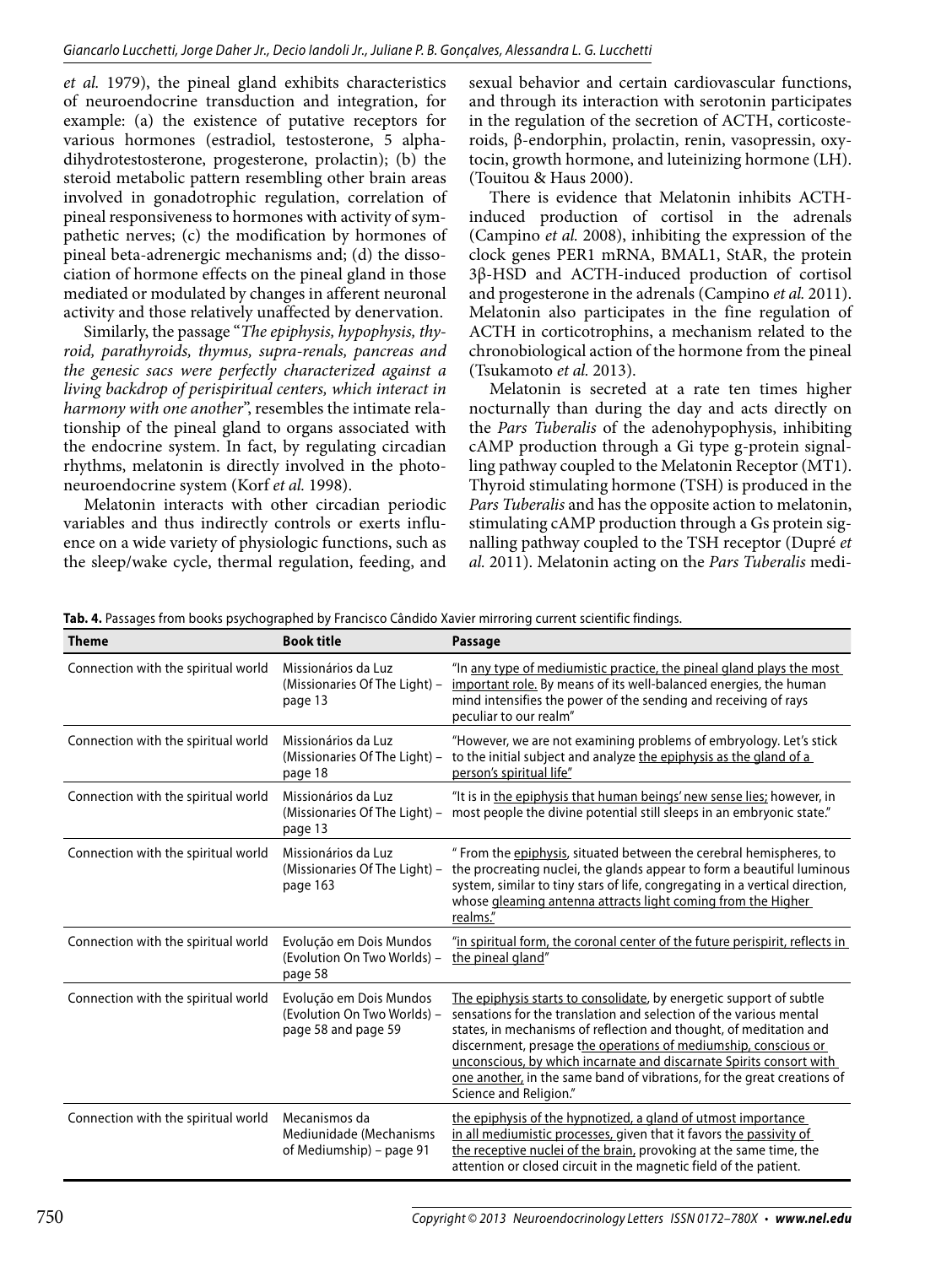ates TSH gene expression and exerts a direct action on seasonal physiology (Barrett & Bolborea 2012). Both melatonin and cortisol have been identified as regulators of the hypothalamic-pituitary-thyroid axis (Mazzoccoli *et al.* 2011).

Melatonin participates in immunoregulation by increasing production of the thymic peptides (Thymosin and Thymulin) (Batmanabane 2007). The fall in melatonin levels with ageing accompanies the agerelated decline in the immune system, evidencing the immunomodulatory effect of melatonin (Espino *et al.*  2012).

Melatonin also promotes ultrastructural changes in parathyroid cells (Chen *et al.* 1991) and appears to influence bone metabolism (Ostrowska *et al.* 2003), representing a candidate modulator of osteoblasts with a possible therapeutic role (Cardinali *et al.* 2003).

Similarly, melatonin has been reported as a potential treatment for Metabolic Syndrome (Kozirog *et al.* 2011) given its action reducing insulin release directly within pancreatic ß cells, increasing sensitivity to the action of insulin, and reducing intolerance to glucose and fructose (Korkmaz *et al.* 2009). Obesity, a component of Metabolic Syndrome, has been associated with the suppression of the endogenous production of melatonin and chronodisruption (Reiter *et al.* 2012).

In the case of Polycystic Ovary Syndrome (PCOS) (March *et al.* 2010), melatonin participates in the regulation of the hypothalamic-pituitary-gonadal axis (Shi *et al.* 2013). Melatonin receptor 1A gene polymorphism is also associated with the etiopathogeny of the disease (Li *et al.* 2011), perhaps explaining the elevated melatonin levels found in some studies (Luboshitzky *et al.*  2001; Luboshitzky *et al.* 2004). Melatonin has also been used in the treatment of PCOS (Saha *et al.* 2012) with controversial results.

Endocrinology is the study of hormones and hormonal signalling. Melatonin is considered a pleiotropic hormone given its versatility as a hormonal signal (Reiter 1995; Hardeland *et al.* 2011) and new assaying techniques are set to open up a vast new avenue of knowledge on the physiology of the pineal (Klein *et al.* 2010).

Conclusion of the section: The books analyzed, although not employing scientific language, appear to yield endocrinologic information about the pineal gland and its main hormone (melatonin) that closely mirrors the findings in the current scientific literature.

#### *C: Pineal gland and the reproductive system*

Historical background: The relationship of the pineal gland with human reproduction dates back to the mid-1900s when Huebner reported that a tumor of the human pineal gland altered pubertal development (Reiter *et al.* 2009). This led many scientists in the first half of the 20th century to experimentally examine the association of the pineal with the reproductive status

in a variety of species but with limited success in terms of demonstrating a functional relationship. The findings were not sufficiently compelling to convince most, if any, reproductive biologists that the pineal gland and the reproductive system were functionally linked (Reiter *et al.* 2009). Finally, the discovery of melatonin by Lerner in 1958 (Lerner *et al.* 1958) heralded a new field of research in reproductive physiology.

Vision held by Spiritism in the 1940s: With respect to reproductive function, the passages from the books yielded the following information:

"In its capacity as controller of the world of the emotions, its position in sexual experiences is basic and absolute"; "During the period of childhood development – the readjustment phase for this important center of the preexistent perispiritual body– the epiphysis seems to restrain the manifestations of sex" and, "The chromosomes in the seminal sac cannot escape the pineal gland's absolute and determining influence".

Current scientific evidence: In the 1940s, when the book under analysis was written, the information available on this correlation was extremely scant and highly conflicting. Nowadays, various different studies have linked melatonin production with fertility (Nir & Hirschmann 1979; Reiter *et al.* 2009). Pinealocytes also express receptors both for luteinizing hormone (LH) and for GHRH, hypophysiotropic regulator of LH (Itoh *et al.* 2006).

The role of melatonin also seems to be related to the mate selection due to its ability to enhance sexual and ornamental pigmentation (Bertrand *et al.* 2006), the reduction of morphophysiologically flawed traits being passed to the next generation, as studies have preliminarily shown its ability to protect the gametes from oxidative and nitrosative damage (Sarabia *et al.* 2009), and to an additional protection to the placenta, fetus, and mother from oxidative damage due to a variety of toxic oxidizing events associated with pregnancy (Nagai *et al.*  2008).

The passage "The chromosomes in the seminal sac cannot escape the pineal gland's absolute and determining influence", mirrors the current evidence showing that the seminal fluid contains melatonin (Bornman *et al.* 1989), and also how melatonin appears to be a protective factor in decreasing the radiation-induced chromosome damage as dimethyl sulfoxide at 1.0 M (Bornman *et al.* 1989).

Likewise, drawing parallels between the passage "During the period of childhood development (…),the epiphysis seems to restrain the manifestations of sex" and current knowledge reveals that deficiencies in melatonin may be related to sexual functioning in human males (Grugni *et al.* 1994) and there is evidence for a facilitatory role of melatonin in sexual behavior, through its mechanism involving the 5-HT2A receptor (Grugni *et al.* 1994).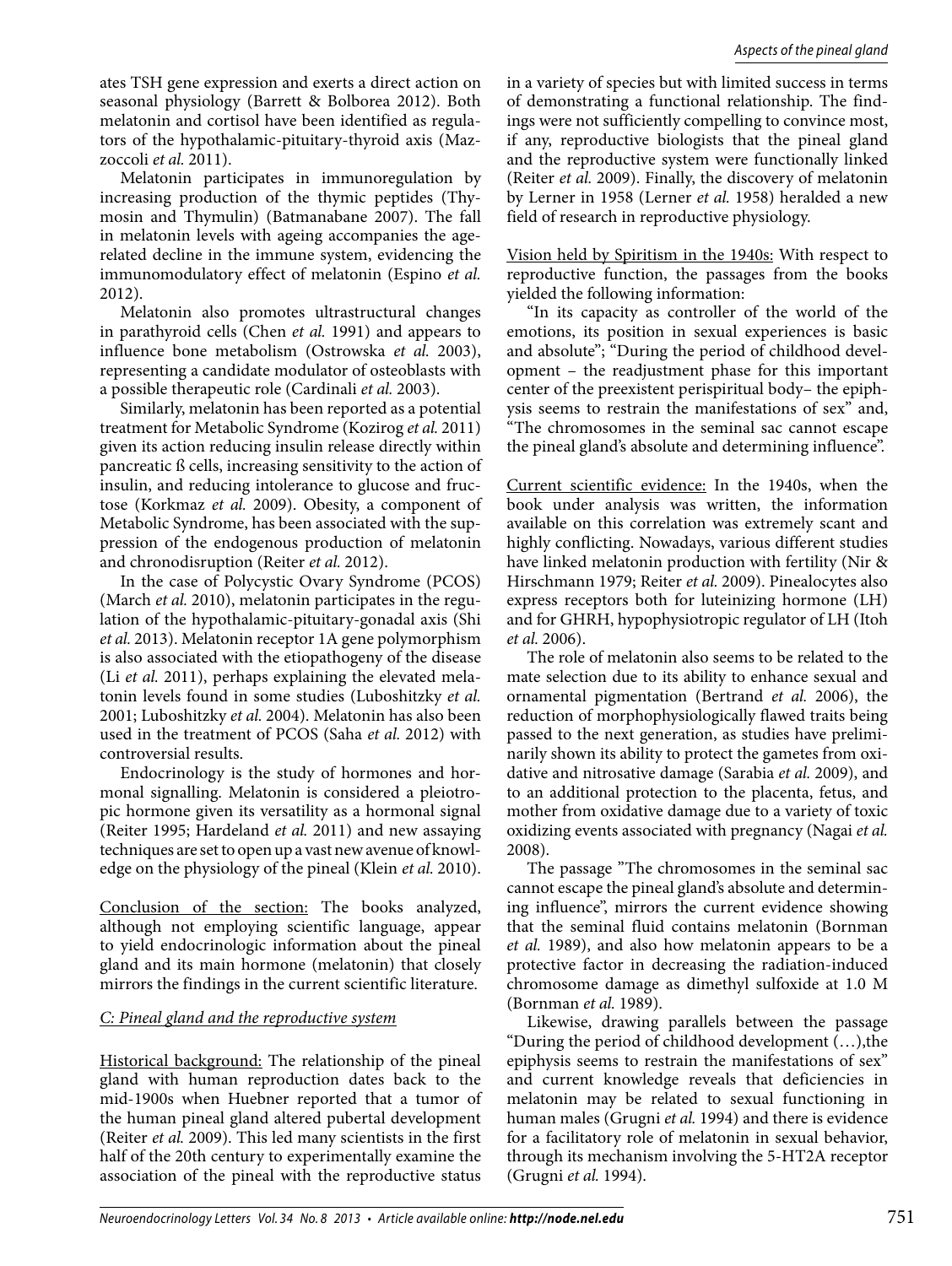Conclusion of the section: The relationship between the pineal gland and human reproductive system is strong, being backed by solid contemporary evidence. As mentioned earlier in this section, this relationship was first suspected in the beginning of the XX century but rejected by scientists of the time due to studies with inconsistent results.

### *D: Pineal gland and physical activity:*

Historical background: It is unclear exactly when the link between the pineal gland and physical exercise was first reported. However, the first studies showing that the exposure of rats to various types of stress (increasing catecholamines in the bloodstream) led to increased melatonin levels in plasma and in the pineal, date back to the late 1970s and early 1980s (Monteleone *et al.*  1990; Lynch *et al.* 1977). The first studies along these lines in humans were conducted in the 1980s (Monteleone *et al.* 1990).

Vision held by Spiritism in the 1940s: The books analyzed also contain a passage in which the "spirit" tells of a possible role of the pineal in physical activity: "*As a means of combating the potential dangers of the excessive accumulation of neural energies– as the electrical secretions of the epiphysis are called– they have advised the youths of all countries to practice rowing, ball games, jumping, pole vaulting, and running".*

Current scientific evidence: According to a recent review, physical exercise acts as a *zeitgeber*. The impact of exercise on the rhythm of melatonin secretion was found to vary depending on the time of day, intensity of light and how closely the exercise coincided with the circadian production of melatonin (Escames *et al.* 2012).

However, the role of physical exercise in melatonin secretion remains controversial, with different studies showing increased (Skrinar *et al.* 1989), decreased (Monteleone *et al.* 1990) and unchanged production of the hormone (Elias *et al.* 1993). Notwithstanding the inconsistencies in the scientific evidence, there is a general consensus that nocturnal exercise, of moderate and high intensities, if performed routinely, can result in phase delays in melatonin onset (Escames *et al.* 2012; Van Reeth *et al.* 1994). Accumulating evidence also suggests that, in addition to its phase-shifting effects, exercise can also acutely alter melatonin levels (Buxton *et al.*  1997; Escames *et al.* 2012).

Moreover, studies investigating the role of melatonin in physical performance (Atkinson *et al.* 2005) have shown promising results and beneficial effects on the cardiovascular system, skeletal muscle, exercise-related metabolism and on muscle oxidative stress (Escames *et al.* 2012).

Conclusion of the section: Despite only one rather generic sentence from the book on the possible rela-

tionship between the pineal gland and physical exercise, it is noteworthy that this relationship was not embraced by the scientific literature in the1940s. Current evident holds that the exercise and melatonin effect appears to exert a favorable influence on several systems of the human body. Nevertheless, further studies are needed to clarify contradictory findings in this area.

## *E: Description of a hormone secreted by the gland*

Historical background: As outlined previously, in the first half of the XX century, the notion that the pineal gland might be responsible for an endocrine function and for producing hormones had already been established (Kappers *et al.* 1979). It was only in 1958 however, that Lerner *et al.* (Lerner *et al.* 1958) isolated melatonin.

Vision held by Spiritism in the 1940s: According to the book "Missionaries of the Light", the pineal gland "*secretes the psychic hormones or power units, which act positively on the generative energies*". This passage suggests a role of a hormone produced by the pineal gland which may be alluding to the role of melatonin in the regulation of energy.

Current scientific evidence: Melatonin was isolated by Lerner in 1958 (Lerner *et al.* 1958) (13 years after the passage was written), and in recent years evidence has emerged confirming the role of the hormone in mitochondrial oxidative stress (Martinis *et al.* 2012), as a coadjuvant in hypothermic neuroprotection in neonates (Robertson *et al.* 2013). as well as in the physiology of brown adipose tissue (BAT) promoting hypertrophy and increasing its activation, having therapeutic potential for combating obesity (Tan *et al.* 2011).

Results of studies in rats (Hatzis *et al.* 2013) suggest the antioxidative role of melatonin appears to attenuate non-alcoholic fatty liver disease (NAFLD).

Melatonin may also play an epigenetic role in the prevention of perinatal oxidative stress, acting in fetal gene programming in high-risk pregnancies (Chen *et al.* 2013).

Conclusion of the section: The passage given above clearly describes the role of the pineal gland in the secretion of physical hormones, emphasizing the endocrine function of the gland. Speculation that the hormone alluded to was what later became known as melatonin, isolated 13 years after the book "Missionaries of the Light", although plausible, should be viewed tentatively.

#### *F: Pineal gland and the "connection with the spiritual world"*

Historical background: Hindu philosophy and Vedic medicine, written some 5000 ago, describe the pineal – "the sixth chakra", according to these traditions – as a window to the spiritual world, where mental power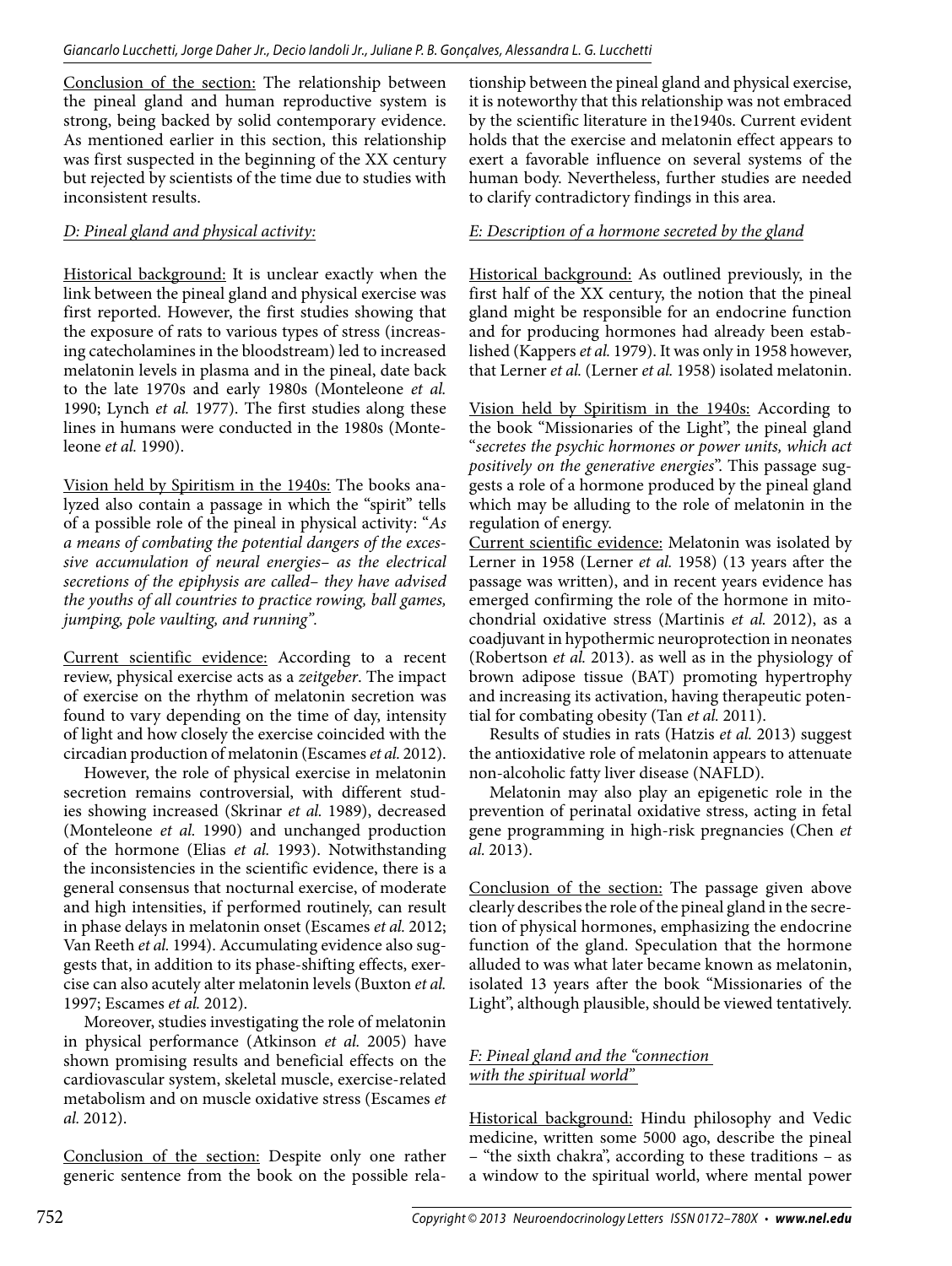resides, associating this gland with clairvoyance and meditation, professing that its activity is nocturnal (López-Muñoz *et al.* 2010b). However, the first detailed descriptions of the pineal are found in the works of Galen (131-200 AD), expounding on a theory that proposed the gland was an organ exercising valvular control. His underlying theoretical bases were founded on the pneumatic school of the Alexandria school (López-Muñoz *et al.* 2010a). Acting like a pump, the pineal gland was thought to distribute *"spiritus animalis"*  around the body, Galen's whole structure was called the "pneumatic-ventricular model" and was purely hydraulic in nature (López-Muñoz *et al.* 2010c).

The "pneumatic-ventricular model" provided the theoretical basis of René Descartes (1596–1650), a great philosopher renowned for pronouncing the pineal "the principal seat of the soul". According to Descartes, the "spiritus animalis" were subtle fluids, like tiny, fastmoving particles which circulated through the interior of the cerebral ventricles and nerves – a kind of "quintessence" originated from blood fluid by rarefaction (Fishman 2008). Harmony between the mind and movements of the body, required perfect communication between the physical seat and the human soul, a role attributed to the gland (López-Muñoz *et al.* 2010b). The theory of Descartes began its demise with the principles of Claude-Nicolas Le Cat (1700–1768) who claimed the cerebral cortex, and not the pineal, was the seat of the soul (López-Muñoz *et al.* 2010c).

Vision held by Spiritism in the 1940s: André Luiz also defined the role of the pineal gland as the connector of the "spirit world": "The tiny gland had become a radiating nucleus and its rays formed a lotus flower of sublime petals around it".

This description by André Luiz was based on an observation he made of the pineal of a medium psychographing a message during a mediumistic session, showing the great flow of energies travelling along this path and identifying the structure as very important in communications from the spirit plane.

"You can see that every glandular center is an electrical power source. In any type of mediumistic practice, the pineal gland plays the most important role (...) "It is in the epiphysis that human beings' new sense lies; however, in most people the divine potential still sleeps in an embryonic state".

Current scientific evidence: In fact, the association between spirituality and the pineal gland has been consistently reported throughout the history of civilization. However, only in recent years has research confirmed an association between these variables.

Recently, five studies supported the long-standing speculation that the pineal plays an important role in the intrinsic awareness which might concern the spirit or soul. The first of these studies (6) found that the pineal gland was activated during religious meditation, the second (7) found it was activated during Chinese original quiet sitting (a type of meditation with "intake of spiritual energy"), the third (8) showed that a kind of spiritual meditation elevated nighttime salivary melatonin levels, while the fourth (9) showed the gland was only activated during meditation involving a "spiritual connection" compared to observing breathing meditation.

Lastly, Messina *et al.* (Messina *et al.* 2010) investigated 50 metastatic lung cancer patients treated with chemotherapy and melatonin along with 100 patients in a control group treated with chemotherapy alone. The treatment associated with melatonin showed greater remission of tumors, and was further enhanced in patients whose psychological profile was based on their spiritual faith.

Conclusion of the section: The Spiritist works analysed point to a relationship between the pineal gland and spiritual connection. Current studies have shown some promising results in support of this hypothesis but remain preliminary, precluding the drawing of robust conclusions.

## **CONCLUSIONS**

Analysis of the content of the information revealed the author has summarized the importance of the pineal gland under six main items, noting that it: (a) is responsible for governing the world of emotions; (b) maintains control over the entire endocrine-gonadal system; (c) commands subconscious powers under the direct determination of the will; (d) supplies all the autonomous storage areas of the organs with "psychic energy"; (e) is the gland of mental life; and (f) has primordial function in the mediumship phenomenon and spiritual connection.

However, it was noted that some key issues in the current scientific literature on the pineal gland are not reported in the books, such as the role of the gland in sleep and chronobiology.

The fact that a text written by an unlearned individual without academic training or involvement in the field of health, who resided in the hinterlands of Brazil during a time when access to articles was limited (the case of Mr. Francisco Cândido Xavier), furnishes highly complex concepts and information on the physiology of the pineal gland 60 years before any scientific confirmation, raises deeper questions as to the true source of this information.

The first hypothesis is that the author, drawing on books and articles available in the 1940s detailing the physiopathology of the pineal gland and published before the isolation of melatonin, created these theories himself, wording them in non-specific language thus allowing them to appear to be supported by subsequent advancements in science. A second hypothesis posits a mere coincidence of findings, whereby the author ran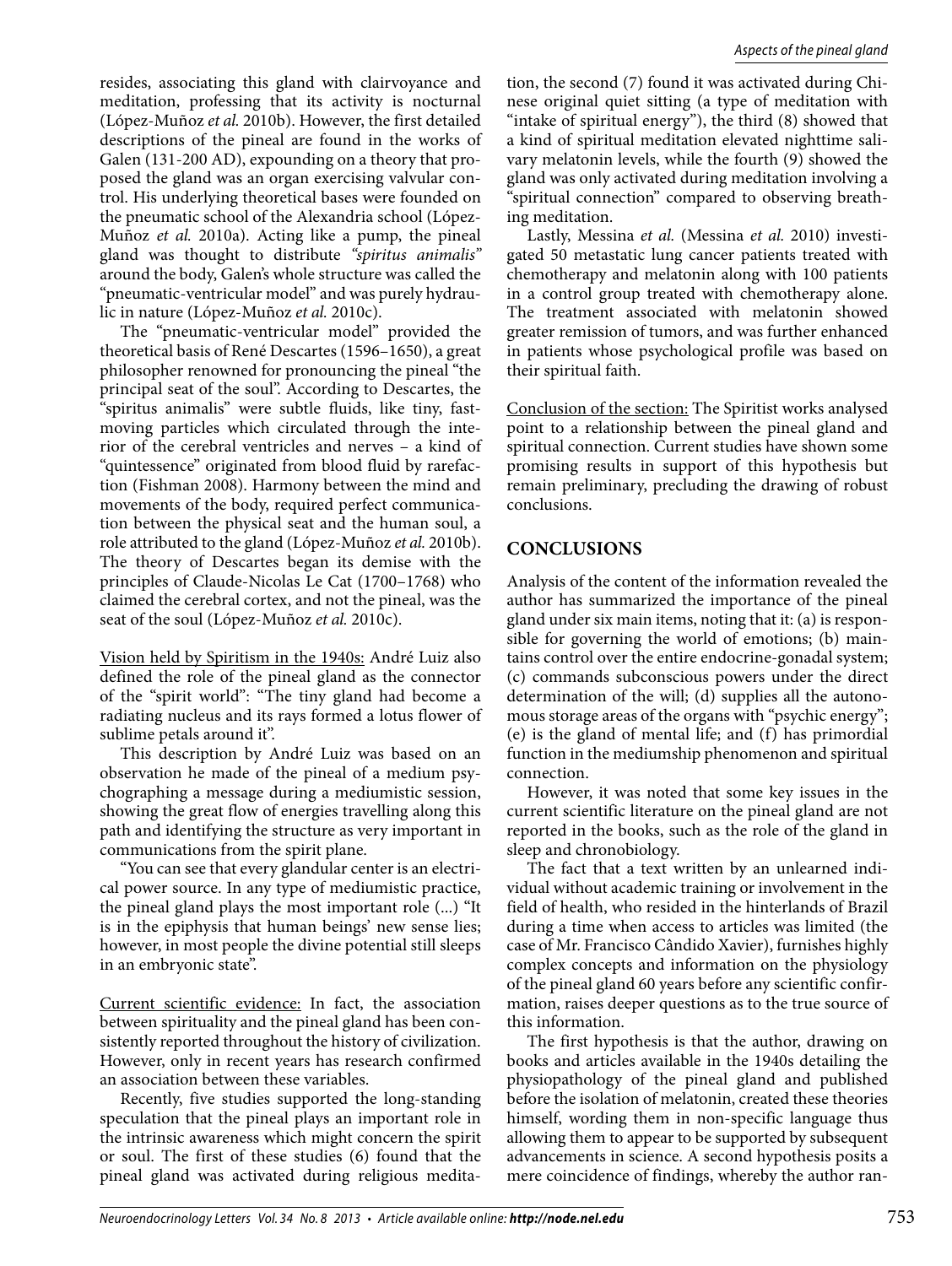domly created several theories surrounding the pineal gland, many of which happened to be confirmed by scientific evidence. The third hypothesis centers on alleged communication with "spirits", that have "brought forward" future findings related to the pineal gland.

The aim of investigation however, was not to draw hasty conclusions based on unsubstantiated evidence. The present article provides an analysis of the knowledge the scientific community can acquire from the history of humanity and from science itself. The process of formulating hypotheses and scientific theories can benefit by drawing on the cultural aspects of civilization, taking into account so-called non-traditional reports and theories.

#### **ACKNOWLEDGEMENT**

All authors contributed extensively to the work presented in this paper. Authors would like to express their great appreciation to Prof. Mario F. P. Peres, Prof. Julio F. P. Peres, Dr. Marlene R. S. Nobre and Prof. Alexander Moreira-Almeida for their valuable and constructive suggestions.

#### **REFERENCES**

- 1 Atkinson G, Holder A, Robertson C, Gant N, Drust B, Reilly T, Waterhouse J (2005). Effects of melatonin on the thermoregulatory responses to intermittent exercise. Journal of pineal research **39**: 353–359.
- Barrett P, Bolborea M (2012). Molecular pathways involved in seasonal body weight and reproductive responses governed by melatonin. Journal Of Pineal Research **52**: 376–388.
- 3 Batmanabane M (2007). Melatonin is responsible for the nocturnal increase observed in serum and thymus of alpha1-thymosin and thymulin concentrations: observations in rats and humans. Journal Of Neuroimmunology **183**: 239; author reply 240.
- 4 Bertrand S, Faivre B, Sorci G (2006). Do carotenoid-based sexual traits signal the availability of non-pigmentary antioxidants? Journal of Experimental Biology **209**: 4414–4419.
- 5 Bornman M, Oosthuizen J, Barnard H, Schulenburg G, Boomker D, Reif S (1989). Melatonin and Sperm Motility/Melatonin und Spermatozoenmotilität. Andrologia **21**: 483–485.
- 6 Buxton OM, L'hermite-Balériaux M, Hirschfeld U, Van Cauter E (1997). Acute and delayed effects of exercise on human melatonin secretion. Journal of biological rhythms **12**: 568–574.
- 7 Campino C, Valenzuela F, Arteaga E, Torres-Farfán C, Trucco C, Velasco A, Guzmán S, Serón-Ferré M (2008). [Melatonin reduces cortisol response to ACTH in humans]. Revista Médica De Chile **136**: 1390–1397.
- Campino C, Valenzuela FJ, Torres-Farfan C, Reynolds HE, Abarzua-Catalan L, Arteaga E, Trucco C, Guzmán S, et al. (2011). Melatonin exerts direct inhibitory actions on ACTH responses in the human adrenal gland. Hormone And Metabolic Research = Hormon-Und Stoffwechselforschung = Hormones Et Métabolisme **43**: 337–342.
- 9 Cardinali DP, Ladizesky MG, Boggio V, Cutrera RA, Mautalen C (2003). Melatonin effects on bone: experimental facts and clinical perspectives. Journal Of Pineal Research **34**: 81–87.
- 10 Cardinali Dp, Srinivasan V, Brzezinski A, Brown Gm (2012). Melatonin and its analogs in insomnia and depression. Journal of pineal research **52**: 365–375.
- 11 Cardinali DP, Vacas MI, Lowenstein PR, Estévez E (1979). [Neurohumoral control of the pineal gland. A model for the study of neuroendocrine integrative processes]. Acta Physiologica Latino Americana **29**: 291–304.
- 12 Chen H, Shoumura S, Emura S, Utsumi M, Yamahira T, Isono H (1991). Effects of melatonin on the ultrastructure of the golden hamster parathyroid gland. Histology And Histopathology **6**:  $1 - 7$
- 13 Chen Y-C, Sheen J-M, Tiao M-M, Tain Y-L, Huang L-T (2013). Roles of melatonin in fetal programming in compromised pregnancies. International Journal Of Molecular Sciences **14**: 5380–5401.
- 14 Dupré SM, Dardente H, Birnie MJ, Loudon ASI, Lincoln GA, Hazlerigg DG (2011). Evidence for RGS4 modulation of melatonin and thyrotrophin signalling pathways in the pars tuberalis. Journal Of Neuroendocrinology **23**: 725–732.
- 15 Elias A, Wilson A, Pandian M, Rojas F, Kayaleh R, Stone S, James N (1993). Melatonin and gonadotropin secretion after acute exercise in physically active males. European journal of applied physiology and occupational physiology **66**: 357–361.
- 16 Escames G, Ozturk G, Baño‐Otálora B, Pozo MJ, Madrid JA, Reiter RJ, Serrano E, Concepción M, et al. (2012). Exercise and melatonin in humans: reciprocal benefits. Journal of pineal research **52**:  $1 - 11$ .
- 17 Espino J, Pariente JA, Rodríguez AB (2012). Oxidative stress and immunosenescence: therapeutic effects of melatonin. Oxidative Medicine And Cellular Longevity **2012**: 670294–670294.
- 18 Fishman RS (2008). The study of the wonderful: the first topographical mapping of vision in the brain. Arch Ophthalmol **126**: 1767–1773.
- 19 Galano A, Tan DX, Reiter RJ (2011). Melatonin as a natural ally against oxidative stress: a physicochemical examination. J Pineal Res **51**: 1–16.
- 20 Galano A, Tan DX, Reiter RJ (2013). On the free radical scavenging activities of melatonin's metabolites, AFMK and AMK. J Pineal Res **54**: 245–257.
- 21 Grugni G, Carani C, Maestroni G, Guzzaloni G, Ardizzi A, Lissoni P, Granata A, Morabito F (1994). Melatonin levels in psychogenic impotence. Hormone and metabolic research= Hormon-und Stoffwechselforschung= Hormones et metabolisme **26**: 440–441.
- 22 Guyton AC, Hall JE (2006). Tratado de fisiologia médica: Elsevier Brasil.
- 23 Hardeland R, Cardinali DP, Srinivasan V, Spence DW, Brown GM, Pandi-Perumal SR (2011). Melatonin--a pleiotropic, orchestrating regulator molecule. Prog Neurobiol **93**: 350–384.
- 24 Hatzis G, Ziakas P, Kavantzas N, Triantafyllou A, Sigalas P, Andreadou I, Ioannidis K, Chatzis S, et al. (2013). Melatonin attenuates high fat diet-induced fatty liver disease in rats. World Journal Of Hepatology **5**: 160–169.
- 25 Itoh MT, Hosaka T, Takahashi N, Ishizuka B (2006). Expression of luteinizing hormone/chorionic gonadotropin receptor in the rat pineal gland. Journal Of Pineal Research **41**: 35–41.
- 26 Jansen SFD, Duncan V, Morgan D, Malouf R (2011). Melatonin for the treatment of dementia. Cochrane Database Syst Rev: CD003802.
- 27 Kappers Ja, Kappers J, Pévet P (1979). Short history of pineal discovery and research: Elsevier Amsterdam.
- 28 Kitay JI, Altschule MD (1954). The pineal gland. A review of the physiologic literature. The pineal gland A review of the physiologic literature.
- 29 Klein DC, Bailey MJ, Carter DA, Kim J-S, Shi Q, Ho AK, Chik CL, Gaildrat P, et al. (2010). Pineal function: impact of microarray analysis. Molecular And Cellular Endocrinology **314**: 170–183.
- 30 Korf HW, Schomerus C, Stehle JH (1998). The pineal organ, its hormone melatonin, and the photoneuroendocrine system. Advances In Anatomy, Embryology, And Cell Biology **146**: 1–100.
- 31 Korkmaz A, Topal T, Tan DX, Reiter RJ (2009). Role of melatonin in metabolic regulation. Rev Endocr Metab Disord **10**: 261–270.
- 32 Kozirog M, Poliwczak AR, Duchnowicz P, Koter-Michalak M, Sikora J, Broncel M (2011). Melatonin treatment improves blood pressure, lipid profile, and parameters of oxidative stress in patients with metabolic syndrome. J Pineal Res **50**: 261–266.
- 33 Lerner A, Case J, Takahashi Y, Lee T, Mori W (1958). Isolation of Melatonin, the pineal gland factor that lightens melanocytes. Journal of the American Chemical Society **80**: 2587–2587.
- 34 Li C, Shi Y, You L, Wang L, Chen Z-J (2011). Melatonin receptor 1A gene polymorphism associated with polycystic ovary syndrome. Gynecologic And Obstetric Investigation **72**: 130–134.